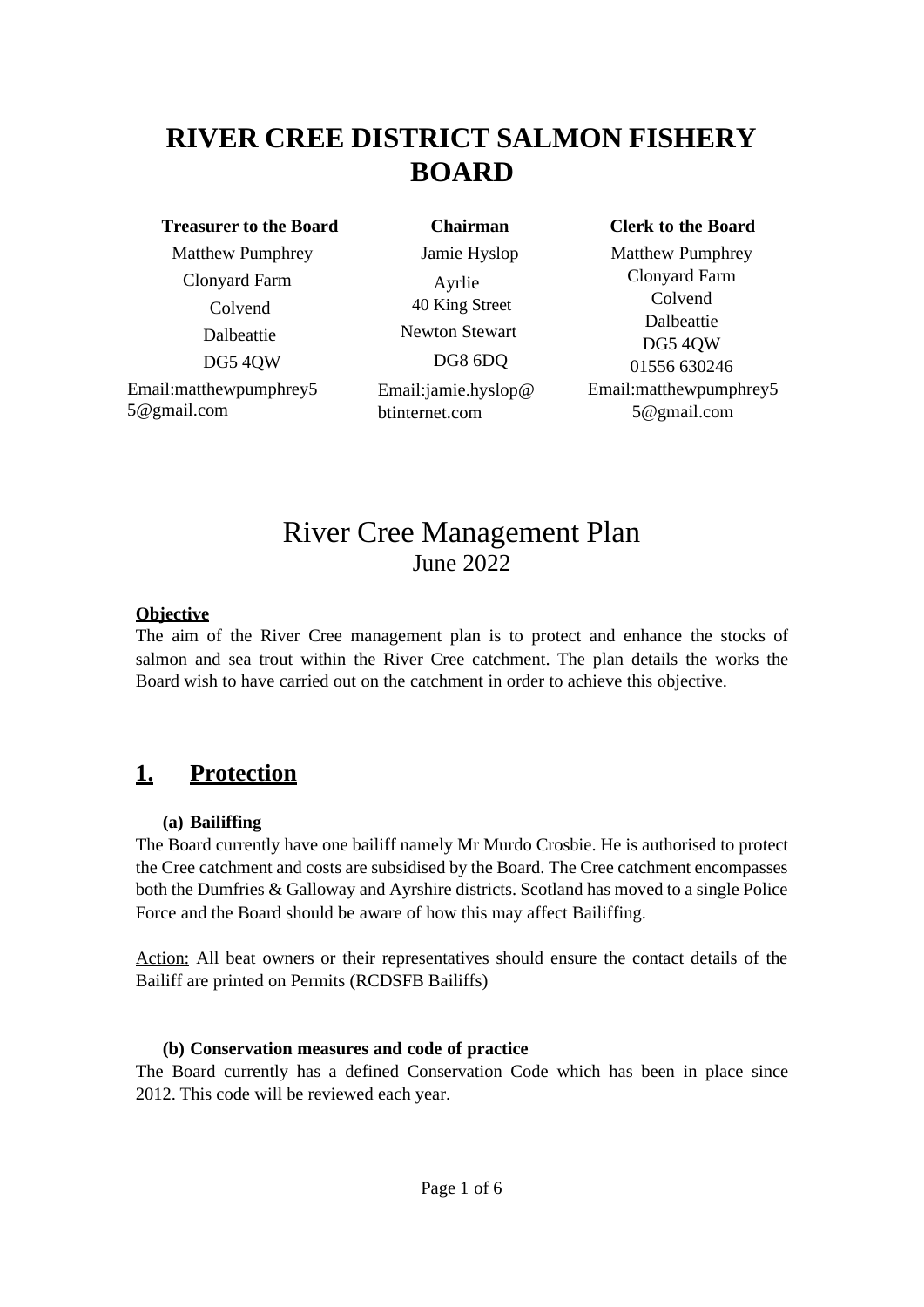Some beats enforce a more strict code than that of the Board – this is at the discretion of the beat owner. The Board Conservation Code should be the *minimum* standard to which every fishery within the catchment must adhere to.

Action: Review the Board Conservation Code annually (RCDSFB)

### **(c) Predator control**

Avian: The Board has carried out counts of fish-eating birds which identified potential serious damage to fish stocks within the catchment. Following applications to SNH for licences to control cormorants and goosanders, licences to scare/shoot thesebirds were granted in each of the years 2016 to 2022. The Board intends to apply for licences in the future if surveys continue to show similar problems.

Action: Continue surveys of fish eating birds (RCHHT and volunteers)

Mammal: Mink – beat owners should remain vigilant for the presence of mink on the river. Mink traps are available from the Board for the specific purpose of trapping mink.

Seals – the Board do not regard the seal population within the immediate vicinity of the Cree estuary to pose a significant threat to the salmon and seat trout population. However the status and size of the seal population should be monitored and frequent users of the estuary have been asked to keep a diary of seal sightings.

Action: Remain vigilant for mink. Monitor status of seal population

Fish: Pike have always been present within the Cree catchment. It is considered that pike are having a significant detrimental impact on the juvenile salmon and sea trout population. There are two main pike zones in the catchment. One zone is on the river and is known locally as "the Loch of Cree", the second is on Loch Trool. Netting has taken place in Loch Trool and in the Loch of Cree. If the necessary permissions can be obtained, then these areas will be netted in the future. The Board note that perch have been caught in recent seasons within the Cree catchment. Perch are not native to the Cree system and should **not** be returned to the river. The Board do not know of any method effectively to control the spread of the perch, however netting in the Lochof Cree has removed some. Perch have been caught from the meetings of the Cree & Minnoch, down to the A75 road bridge. The size and spread of the perch populationshould be monitored and perch should be removed from the river whenever possible.

Action: Conduct netting of pike and perch. Remove perch whenever possible. Monitor size and spread of perch population (RCHHT).

### **(d) Environmental protection**

The Board should support the local SEPA office in dealing with any pollution incidents. The Board has made representation to SEPA to provide local staff with the equipment to effectively police the catchment.

Fishery owners are encouraged to report any pollution incidents direct to the local SEPA office or the SEPA 24hr pollution hotline if it is outwith normal working hours.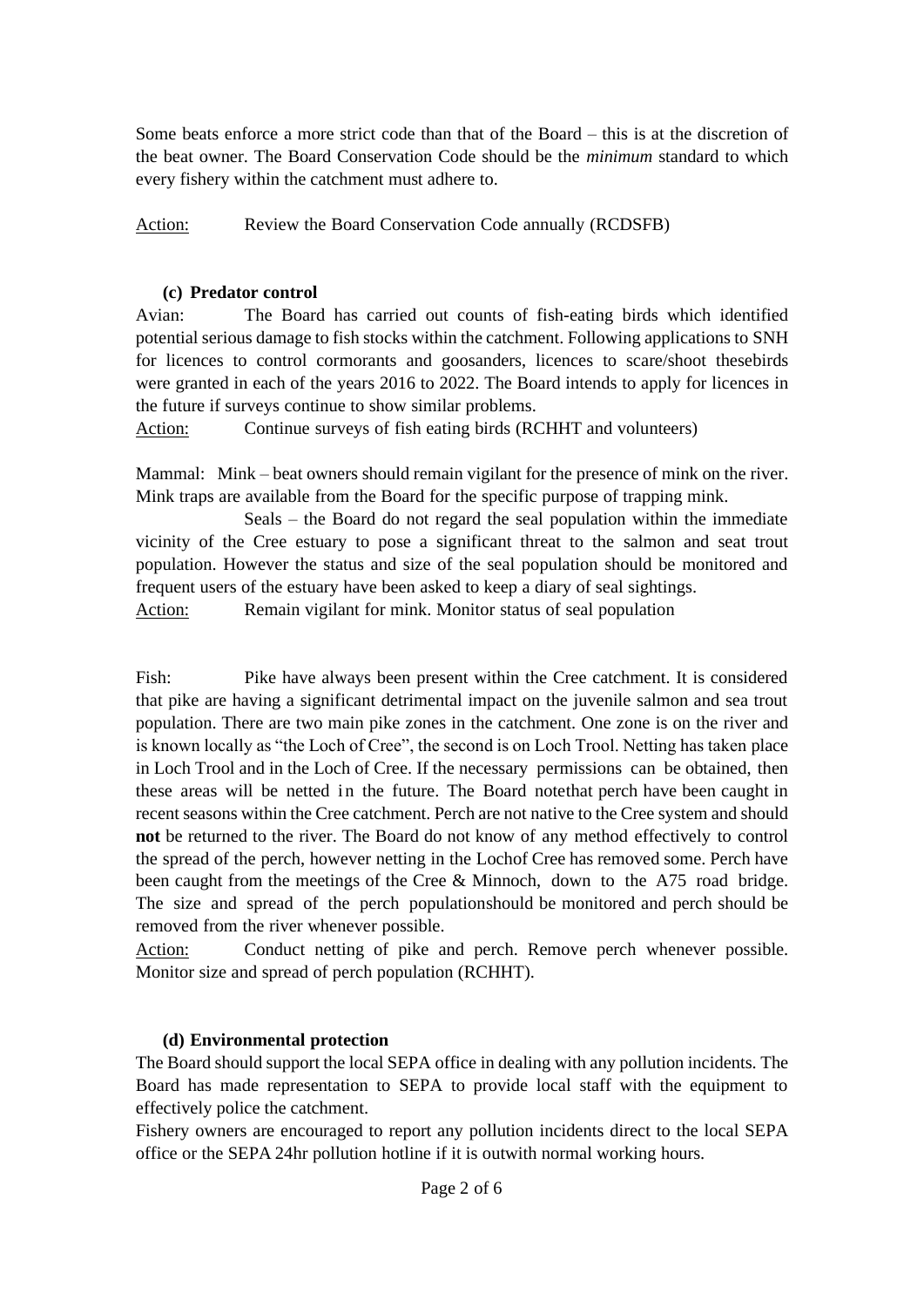#### **(e) Forest design plans**

The Board requests that GFT consult the Board with regard to all forest replanting design plans which affect the Cree catchment. Following consultation and agreement with the Board GFT will submit an appropriate response to any such plans on a case-by-case basis. If thought appropriate, the Board will also submit its own response.

### **2. Enhancement**

### **(a) Habitat works**

(i) Barriers to migration: There are no natural barriers within the Cree catchment which impede the migration of salmon or sea trout to potentially significant spawning areas. There are impassable waterfalls on some Minnoch sub-tributaries – but there is minimal potential spawning areas above these. There are poorly designed culverts on Black Clauchrie Burn – there are no salmon at present accessing this area but the Board will support their removal or redesign. The Board will organise the Minnoch and its tributaries and the spawning burnsoff the main stem and the Penkiln to be walked in late September each year. The spawning burns will be checked for any natural blockages and these will beremoved under the direction of the Board.

There is a dam at the outfall of Loch Trool – the Board do not consider this damto impede the migration of fish to Loch Trool.

Action: Walk spawning burns late September each year (volunteers). Support the removal of poorly designed road culverts (GFT and RCHHT)

(ii) Non-native species: A previous programme of Japanese Knotweed control significantly reduced the impact of JK on the catchment. This programme is no longer running, but RCHHT has carried out spraying of JK and pulling Himalayan Balsam. The removal and control of Japanese knotweed and Himalayan Balsam is the responsibility of the fishery owner. The Board willrequest RCHHT to monitor the presence of JK and HB and if it is found in the catchment will request that the fishery owner have it controlled. If assistance is required then the Board will request RCHHT to assist in control.

Action: Monitor presence of HB & JK. Request that fishery owners control HB & JK (RCHHT)

(iii) Sitka regeneration: The Board recognise that the natural regeneration of Sitka within the Minnoch, Penkiln and High Cree catchments is a significantproblem. Where regeneration has been identified and is, or will in the future, degrade the riparian habitat, the Board will seek to have this controlled at the earliest stage possible. RCHHT has carried out significant Sitka removal on burns in the Minnoch, Penkiln and High Cree catchments and the Board will therefore task RCHHT with Sitka regeneration removal.

Action: Sitka regeneration removal (RCHHT)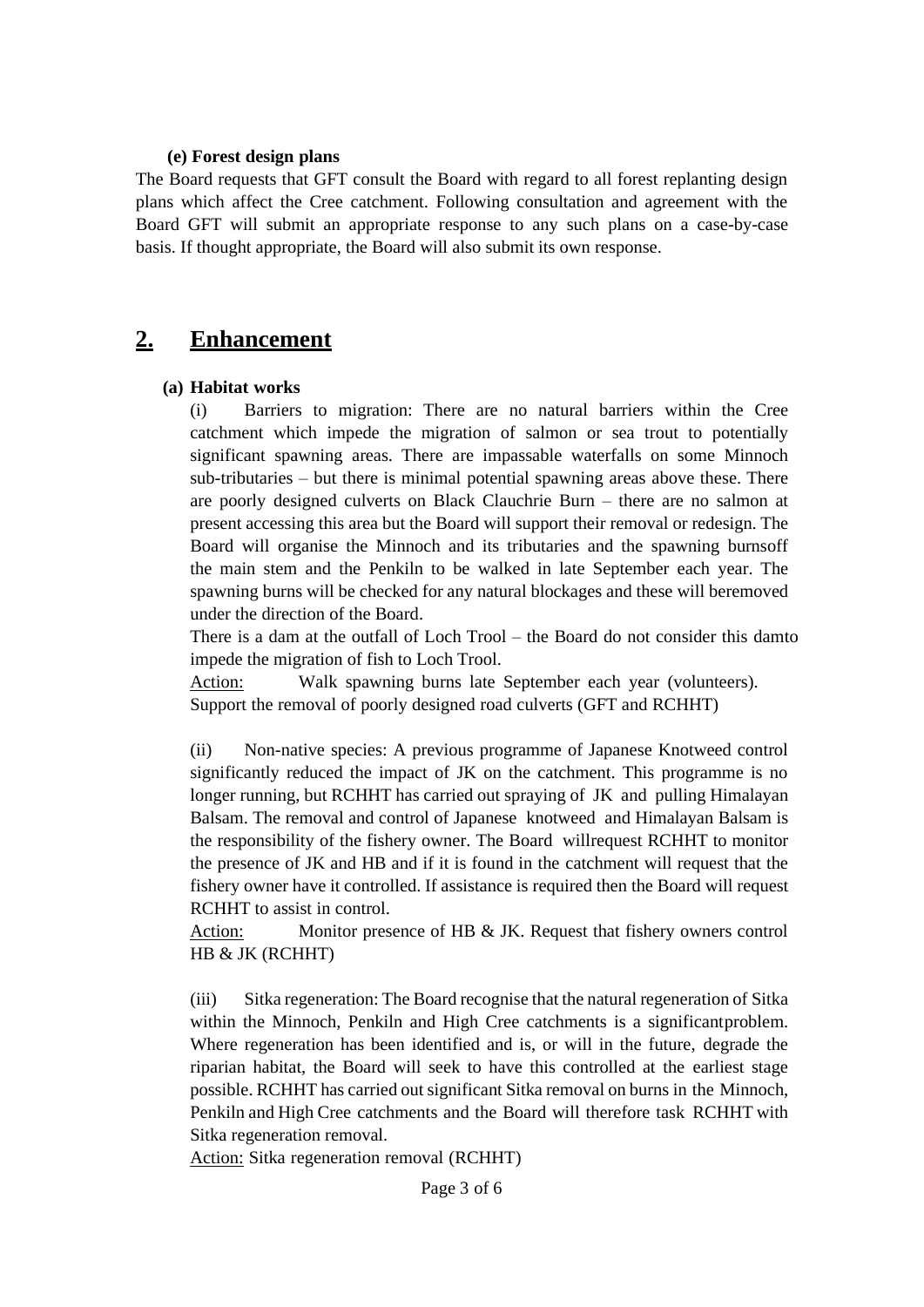(iv) Riparian zone and instream management: A number of tributaries/burns require bankside zone and instream management/improvement. The Board willask RCHHT to produce a riparian zone and instream management plan for any tributary requiring maintenance or improvement. The work will be completed by RCHHT unless the works are of a more specialist nature when the Board will seek the appropriate advice.

Action: RCHHT implement or specialist

(v) Compacted spawning gravels: There may be localised areas of compacted spawning gravels within the catchment – although in general the Board believes it is not significantly impacting on salmon and sea trout reproduction. The Board will ask RCHHT to provide detail on any areas with potentially compactedgravels and will task the RCHHT and volunteers with gravel decompaction. Action: RCHHT implement

(vi) Erosion: There are areas of erosion within the upper catchment, and in particular on the Minnoch. Some areas of erosion may be beneficial to the river (ie addition of spawning gravel) while others areas may have a negative impact (ie sediment, safety). The Board would ask RCHHT with identifying these areas. The repair of 'bad' erosion will be examined on a case-by-case basis and may require specialist assistance

Action: RCHHT identify

### **(b) High Cree Liming and other Works**

The Board fully supported the liming trials which were carried out on the High Cree by the GFT, but the Board have no plans for any further liming trials. The Board also supports stocking non-acidified burns on the High Cree with salmon fry. Any future habitat enhancement works (e.g. cutting back Sitka regen. and re-planting with broadleaf trees) will be carried out by RCHHT .

Action: Stocking and habitat works to be carried out by RCHHT.

### **(c) Stocking**

(i) Stocking Plan: The Board will request a Stocking Plan from GFT each season. This document will detail the location and number of fish to be stocked each year. The draft Stocking Plan will be presented to the Board NO LATERthan 14th August each year. The Plan will be discussed at a Board meeting and the final Stocking Policy for that year agreed by the Board or a sub- committee of the Board unless the sub-committee is authorized to agree the Stocking Policy without further reference to the Board.

Action: GFT prepare draft Stocking Plan, RCDSFB agree Stocking Plan.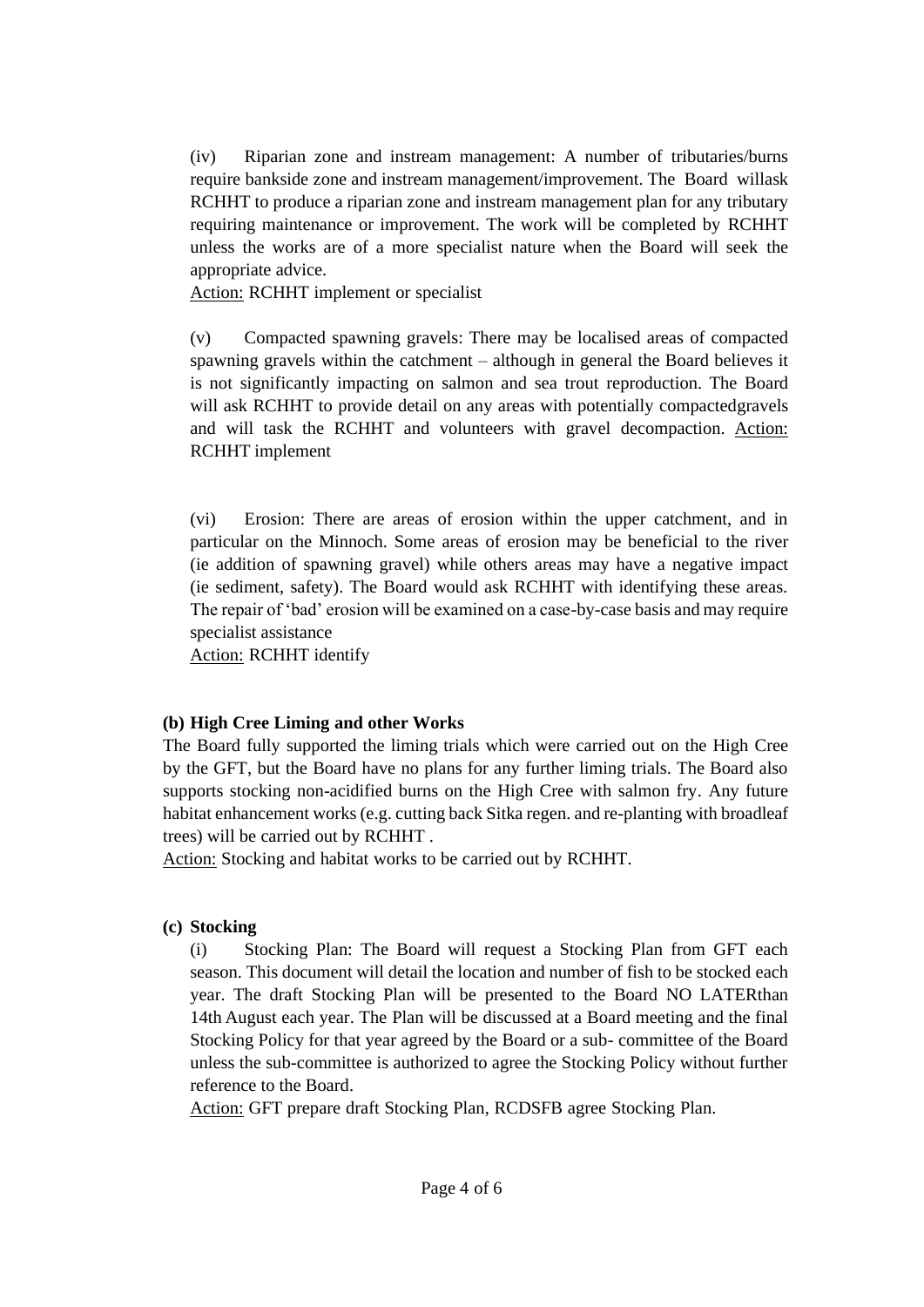(ii) Broodstock Capture: Following agreement by the Board on the Stocking Plan, the Board will apply for a licence to collect broodstock to meet the Stocking Plan.

The act of broodstock capture will be undertaken by RCHHT. Broodstock will be retained, stripped and the eggs laid down in the RCHHT hatchery facility on the Penkiln.

Action: Capture broodstock (RCHHT)

(iii) Planting-out hatchery fish: The hatchery reared juvenile fish will be planted out by RCHHT and volunteers. The young fish will be planted out in accordance with the agreed Stocking Plan.

Action: Planting-out of hatchery fish (RCHHT)

Note: A record of the Stocking Plan, captured broodstock and the number & location of hatchery-origin fish planted out each year will be passed to the Clerk of the board for lodgement in a central register.

Note: The Board will keep under review the possibility of rearing sea trout fry.

### **(d) Electro-fishing**

(i) Stocking sites: The Board consider it essential that every stocking site is electrofished every year. There are some 22 stocking sites in the catchment,though the number will vary according to the Stocking Plan. The stocking sites will be electro-fished by RCHHT and GFT.

All electro-fishing data/analysis of the stocking sites should be completed and submitted to the Board in sufficient time to permit the Stocking Plan to be presented to the Board NO LATER THAN the 14<sup>th</sup> August each season.

(ii) Survey/monitoring sites: Additional electro-fishing requires to be carried out for monitoring the health of fish stocks in the entire catchment. The Board request that this electro-fishing be carried out by RCHHT.

Note: A record of all electro-fishing carried out each season on the Cree catchment will be passed to the Clerk of the board for lodgment in a central register.

### **(e) Water Quality**

The Board have a continuing concern regarding water quality within the Cree catchment. There are two main issues: (1) acidification (2) pollution from forest operations